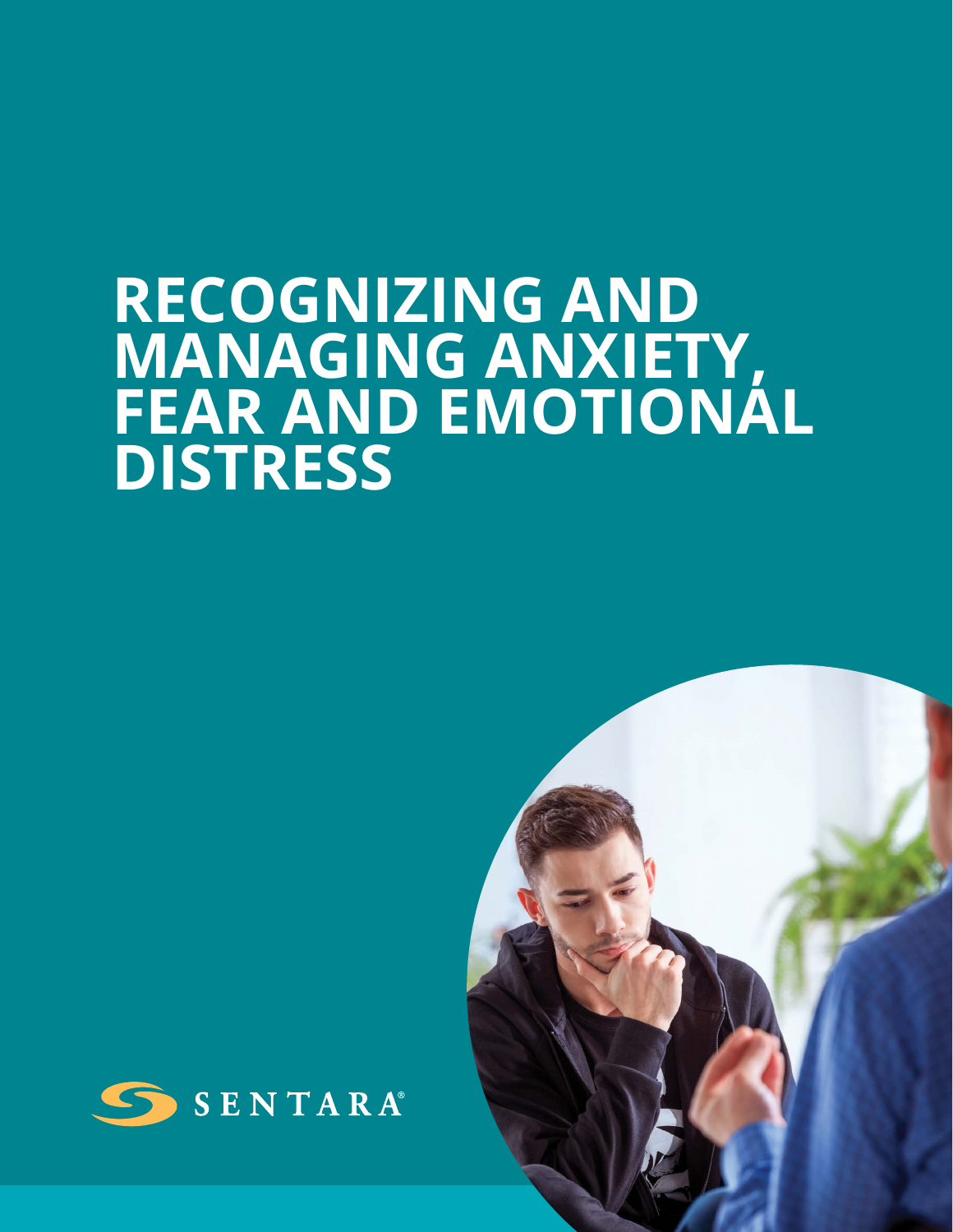## **RECOGNIZING AND MANAGING ANXIETY, FEAR AND EMOTIONAL DISTRESS**

Anxiety (a feeling of worry or unease), fear, uncertainty, anger, and sadness are common feelings that patients and families sometimes have when coping with cancer. They are normal responses to the stress of cancer, especially when the cancer is first diagnosed.

Changes in the ability to keep up family duties, loss of control over events in life, changes in the way you look, or simply the shock of a cancer diagnosis might lead to feelings of fear or anxiety. A person could feel uncertain about the future and concerned about suffering, pain, and the unknown. Some people mourn the changes in their bodies, and the loss of the healthy future they may have expected. Fears concerning loss of independence, changes in relationships with loved ones, and becoming a burden to others may overwhelm the patient and complicate family life.

Family members may have these feelings because they, too, are uncertain about the future or maybe even angry that their loved one has cancer. They may feel guilt and frustration at not being able to "do enough" as they care for the patient and family. On the other hand, they may feel overwhelmed by everything they now have to do. Many caregivers feel stressed trying to balance work, childcare, self-care, and other tasks, along with more responsibility at home. All of this is on top of having to worry about and take care of the person with cancer.

Sometimes, a person with cancer may become overly anxious, fearful, or depressed and may no longer cope well with day-to-day life. If this happens, it often helps the patient and family to get help from a professional therapist or counselor.

If you need help connecting to someone for support, talk to your Nurse Navigator or a member of your care team.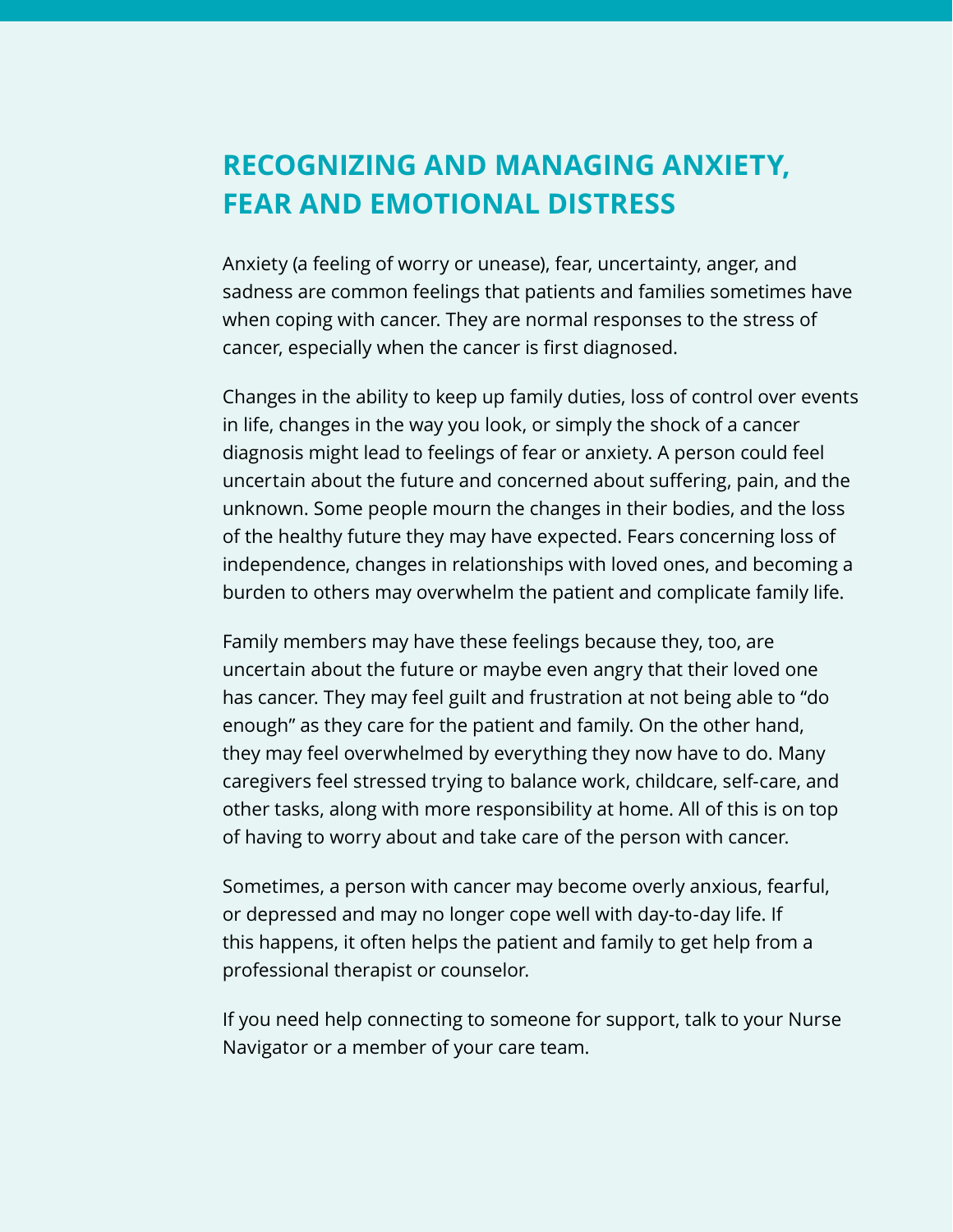### **WHAT TO LOOK FOR**

- Feeling anxious and overwhelmed to the point of panic
- Trouble thinking, solving problems, or making decisions (even about little things)
- Being agitated, irritable or restless
- Feeling or looking tense
- Concern about "losing control"
- An uneasy sense that something bad is going to happen
- Trembling and shaking
- Headaches
- Being cranky or angry with others
- Feeling unable to cope with tiredness, pain, nausea, and other symptoms
- Trouble sleeping or restless sleep

#### **WHAT PATIENTS CAN DO**

- Talk about feelings and fears that you or family members may have – it is okay to feel sad and frustrated.
- Decide together with your family or caregiver what things you can do to support each other.
- Do not blame yourself or others when you feel anxious and afraid. Instead, look at your thoughts, concerns, and beliefs related to what has been going on in your life.
- Get help through in-person or online support groups.
- Think about asking your doctor or nurse for a referral to a counselor or mental health professional who can work with you and your family.
- Use prayer, meditation, or other types of spiritual support.
- Try deep breathing and relaxation exercises several times a day. (For example, close your eyes, breathe deeply, focus on each body part, and relax it, starting with your toes and working up to your head. When you are relaxed, imagine yourself in a pleasant place, such as a breezy beach or a sunny meadow.)
- Cut down on caffeine. It can worsen anxiety symptoms.
- Talk with your doctor about the possible use of medicine for anxiety.